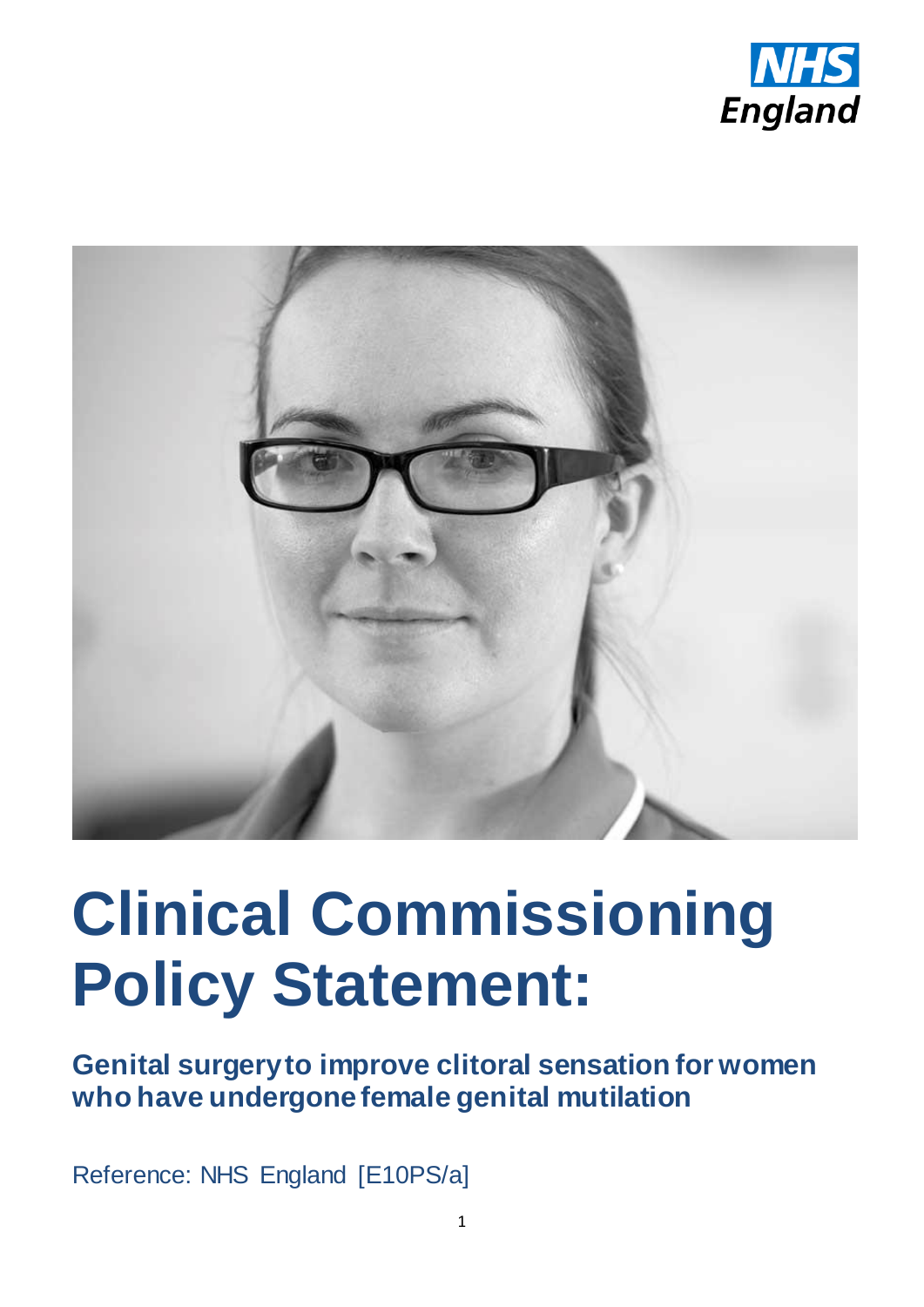## **Clinical Commissioning Policy Statement:**

### **Genital surgery to improve clitoral sensation for women who have undergone female genital mutilation**

First published: October 2014

**Prepared by NHS England Clinical Reference Group for E10 - Complex** 

**Gynaecology**

Published by NHS England, in electronic format only.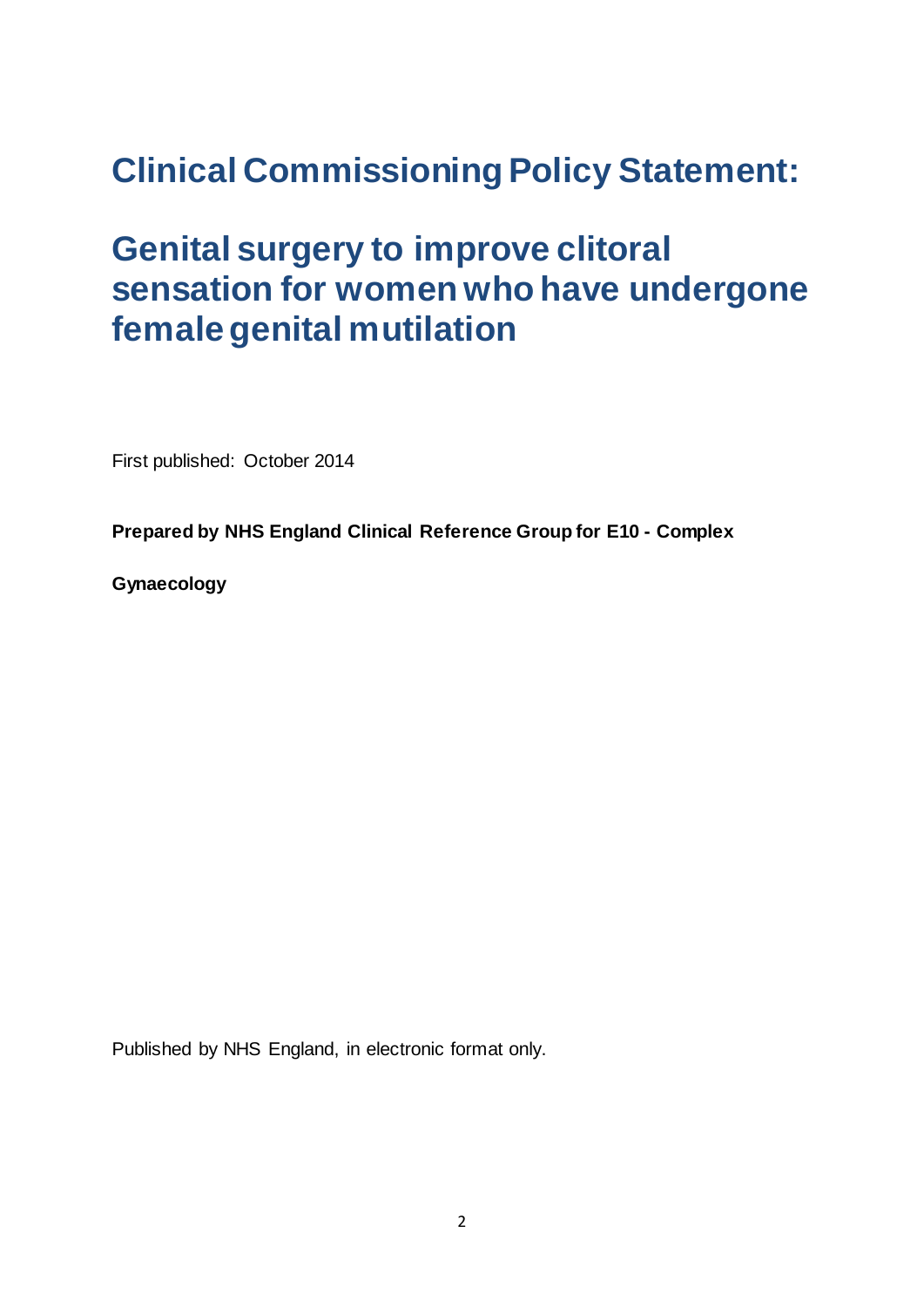### **POLICY STATEMENT:**

Genital surgery to improve clitoral sensation for women who have undergone female genital mutilation **Reference:**

**NHS England** E10PS/a

| <b>Background:</b> | The purpose of this policy statement is to offer guidance on<br>the surgical treatment for adult women who want to increase<br>clitoral sensation following female genital mutation (FGM).<br>As FGM currently has a high media profile and surgeons<br>were receiving requests for the surgery, the Complex<br>Gynaecology Clinical Reference Group (CRG) has agreed<br>to write an advisory policy clarifying the surgical position.<br>Female genital mutilation (FGM) is defined as all procedures<br>involving partial or total removal of the external female<br>genitalia or other injury to the female genital organs whether<br>for cultural or other non-therapeutic reasons (WHO). |  |  |  |
|--------------------|-----------------------------------------------------------------------------------------------------------------------------------------------------------------------------------------------------------------------------------------------------------------------------------------------------------------------------------------------------------------------------------------------------------------------------------------------------------------------------------------------------------------------------------------------------------------------------------------------------------------------------------------------------------------------------------------------|--|--|--|
|                    | <b>Policy inclusions:</b>                                                                                                                                                                                                                                                                                                                                                                                                                                                                                                                                                                                                                                                                     |  |  |  |
|                    | Women who may request specialised surgery to restore<br>clitoral sensation following FGM.                                                                                                                                                                                                                                                                                                                                                                                                                                                                                                                                                                                                     |  |  |  |
|                    | <b>Policy exclusions:</b>                                                                                                                                                                                                                                                                                                                                                                                                                                                                                                                                                                                                                                                                     |  |  |  |
|                    | This paper <b>does not</b> address:                                                                                                                                                                                                                                                                                                                                                                                                                                                                                                                                                                                                                                                           |  |  |  |
|                    | 1. General services for FGM as they are commissioned<br>as part of the maternity pathway and are not<br>prescribed specialised services                                                                                                                                                                                                                                                                                                                                                                                                                                                                                                                                                       |  |  |  |
|                    | 2. Female Cosmetic Genital Surgery (FCGS) including<br>labioplasty. This is not a specialist surgical<br>procedure and much of this surgery takes place in<br>the private sector.                                                                                                                                                                                                                                                                                                                                                                                                                                                                                                             |  |  |  |
|                    | 3. Surgery for Transgender patients. NHS surgery for<br>this specialty is currently commissioned as a Highly<br><b>Specialised Service (HSS)</b>                                                                                                                                                                                                                                                                                                                                                                                                                                                                                                                                              |  |  |  |
|                    | 4. Surgery for individuals with Disorders of Sex<br>Development (DSD). This is already covered in a<br>specification that is currently being updated and                                                                                                                                                                                                                                                                                                                                                                                                                                                                                                                                      |  |  |  |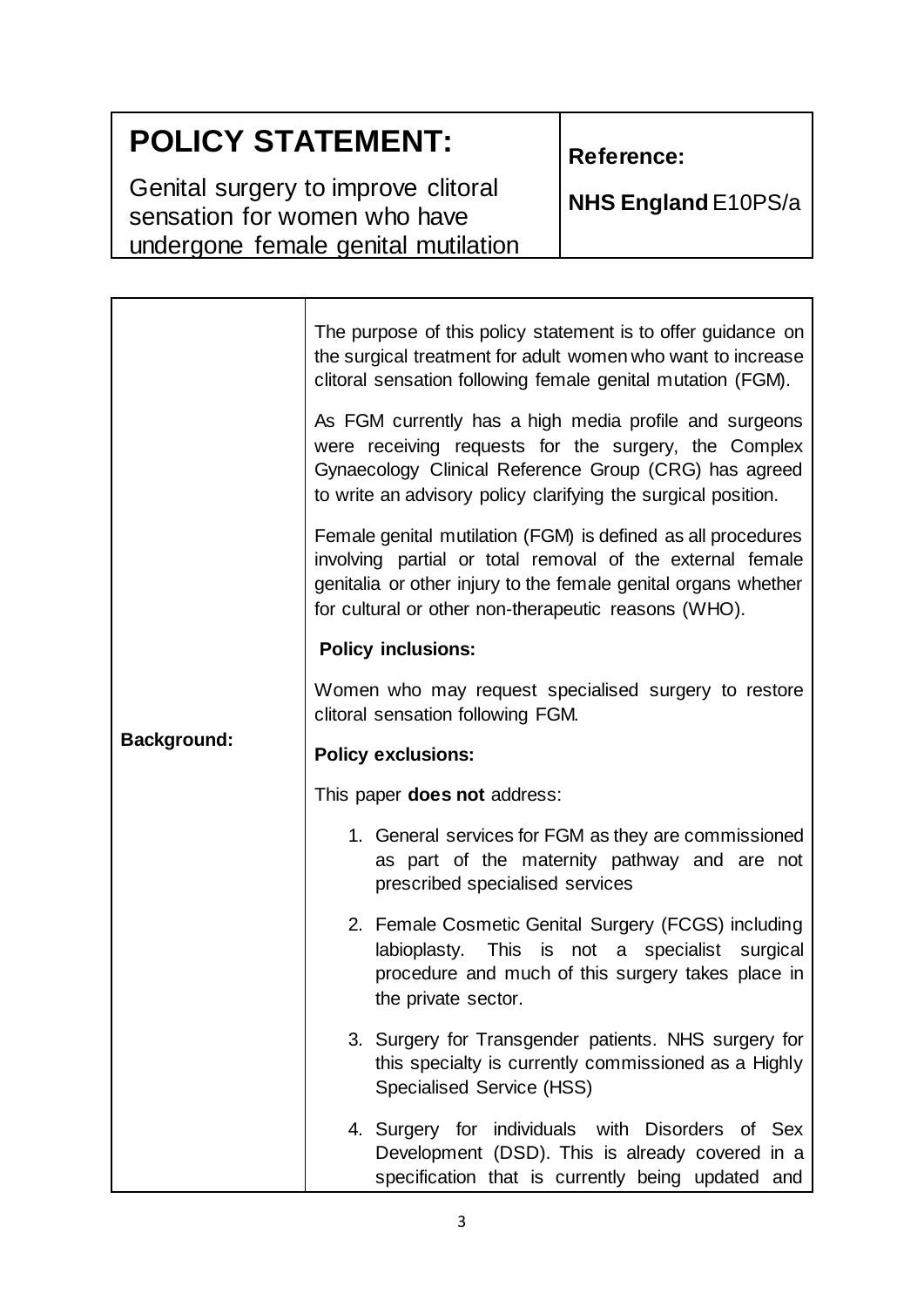|                            | covers the multidisciplinary management<br>of<br>congenital anomalies on adolescents and adults<br>The numbers of affected women in the UK requiring this<br>procedure is unknown. The most recent figures for the UK<br>are based on the 2001 census and estimate 66,000 affected<br>women and 23,000 girls at risk. This study is being repeated<br>with the 2011 census data but is not yet available. However<br>it is thought the numbers will have increased.                                                                                 |  |  |  |  |  |
|----------------------------|-----------------------------------------------------------------------------------------------------------------------------------------------------------------------------------------------------------------------------------------------------------------------------------------------------------------------------------------------------------------------------------------------------------------------------------------------------------------------------------------------------------------------------------------------------|--|--|--|--|--|
|                            |                                                                                                                                                                                                                                                                                                                                                                                                                                                                                                                                                     |  |  |  |  |  |
|                            | Most women are identified during pregnancy. In<br>2008, 1.67% of births were to women who have had<br>FGM.                                                                                                                                                                                                                                                                                                                                                                                                                                          |  |  |  |  |  |
|                            | Women may also present to a variety of services with<br>sexual, gynaecological and psychological concerns<br>but there is no data confirming this.                                                                                                                                                                                                                                                                                                                                                                                                  |  |  |  |  |  |
|                            | There are no ICD codes for FGM                                                                                                                                                                                                                                                                                                                                                                                                                                                                                                                      |  |  |  |  |  |
|                            | As there are no standard UK wide maternity notes, collection<br>of FGM data during pregnancy is patchy                                                                                                                                                                                                                                                                                                                                                                                                                                              |  |  |  |  |  |
| Commissioning<br>position: | NHS England will not routinely commission specialised<br>surgery to restore clitoral sensation following FGM due to<br>the limited evidence base currently available.                                                                                                                                                                                                                                                                                                                                                                               |  |  |  |  |  |
| <b>Effective from:</b>     | October 2014                                                                                                                                                                                                                                                                                                                                                                                                                                                                                                                                        |  |  |  |  |  |
|                            | Although some specialists in Europe are promoting this<br>procedure for women following FGM, there is<br>no<br>longitudinal, peer reviewed evidence demonstrating<br>its<br>efficacy. There is little international evidence generally on<br>this procedure.                                                                                                                                                                                                                                                                                        |  |  |  |  |  |
| <b>Evidence summary:</b>   | Only one French study has been published reporting<br>outcomes of specialised surgery to restore clitoral sensation<br>to date (1). This prospective cohort study detailed the<br>outcomes of reconstructive surgical treatment to improve<br>clitoral sensation. The specialist procedure was performed<br>on 2938 women who had undergone FGM as children and<br>only managed to follow up 29% of the women up for a year.<br>4% of these women were then readmitted with surgical<br>complications. The study suggests positive outcomes for the |  |  |  |  |  |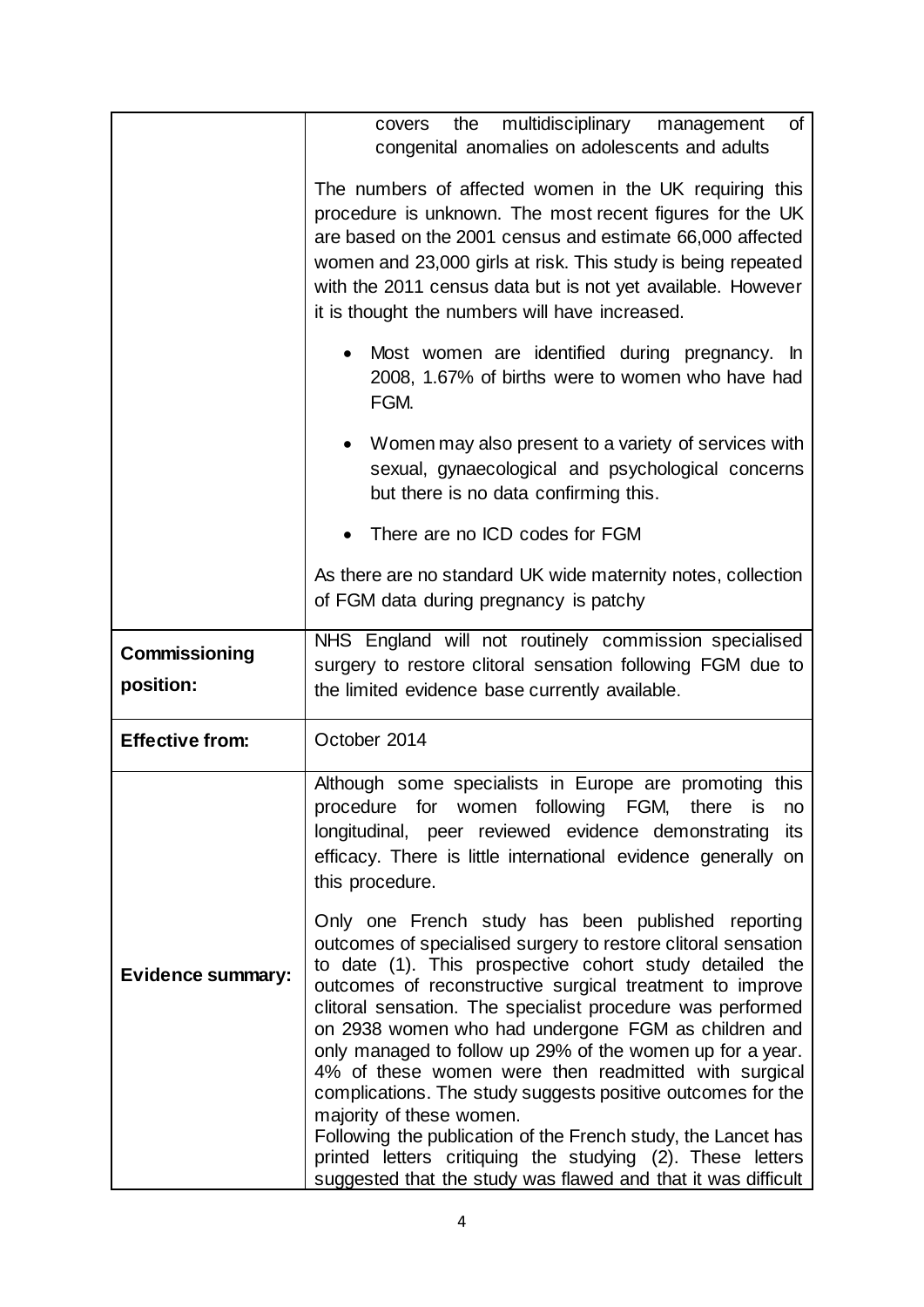|                                         | to agree a surgical position on the evidence presented in the<br>paper.<br>The French study does not appear to add substantially to<br>the positive evidence base. The CRG recommends that this<br>specialised procedure should not be commissioned by NHS<br>England, unless it is part of well-planned research project<br>with appropriate psychological and psychosexual evaluation<br>and ethical approval. |  |
|-----------------------------------------|------------------------------------------------------------------------------------------------------------------------------------------------------------------------------------------------------------------------------------------------------------------------------------------------------------------------------------------------------------------------------------------------------------------|--|
| <b>Equality impact:</b>                 | Throughout the production of this document, due regard has<br>been given to eliminate discrimination, harassment and<br>victimisation, to advance equality of opportunity, and to<br>foster good relations between people who share a relevant<br>protected characteristic (as cited in under the Equality Act<br>2010) and those who do not share it                                                            |  |
| <b>Responsible CRG:</b>                 | <b>Complex Gynaecology</b>                                                                                                                                                                                                                                                                                                                                                                                       |  |
| <b>Mechanism for</b><br><b>Funding:</b> | No funding required                                                                                                                                                                                                                                                                                                                                                                                              |  |
| Date Approved:                          |                                                                                                                                                                                                                                                                                                                                                                                                                  |  |
| <b>Policy review date:</b>              |                                                                                                                                                                                                                                                                                                                                                                                                                  |  |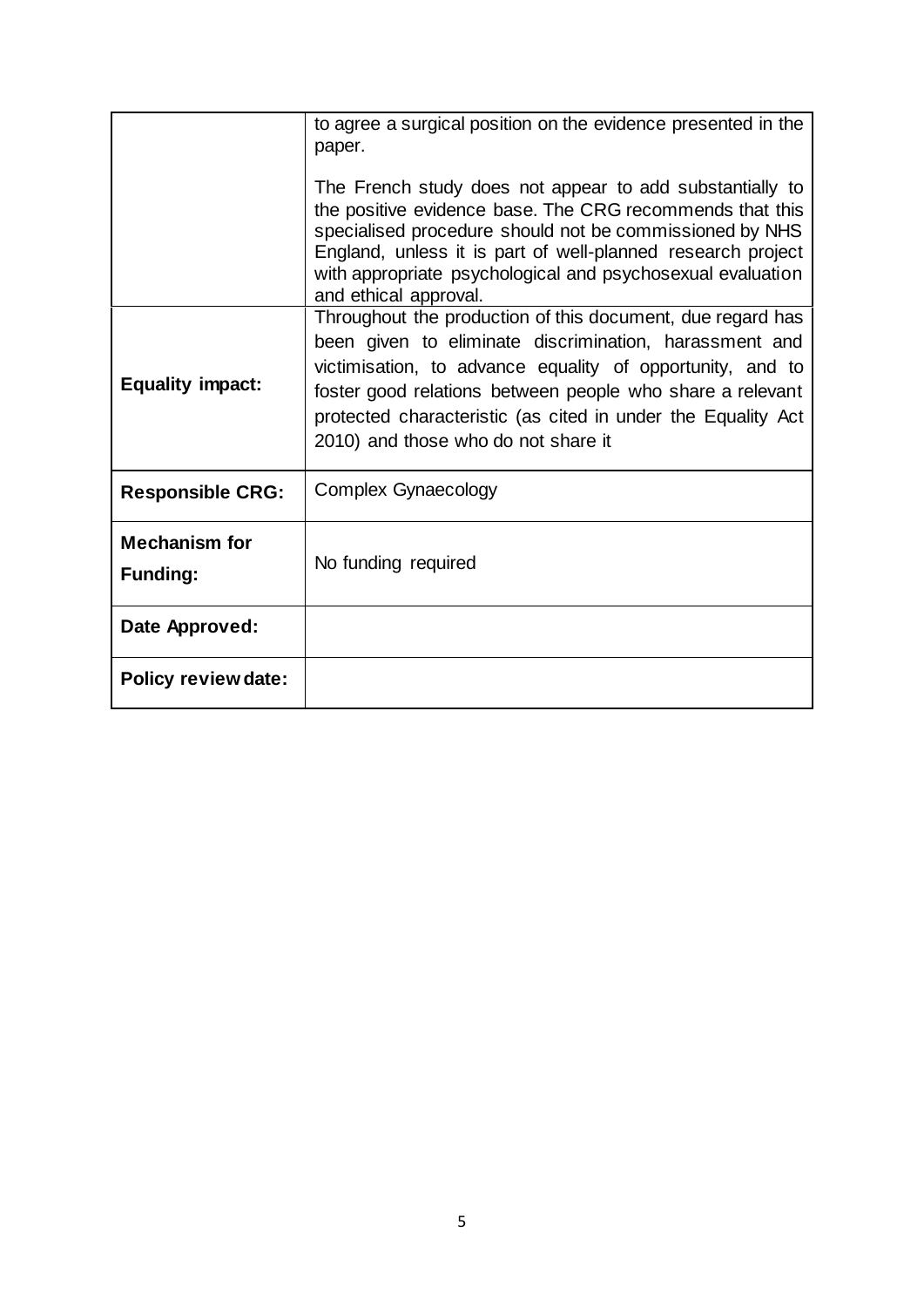#### **References**

- 1. Reconstructive surgery after female genital mutilation: a prospective cohort study. Foldes P, Cuzin B, Andro A. Lancet Published on line June 12 2012
- 2. Creighton S, Bewley S, Liao LM Reconstructive surgery after female genital mutilation Lancet 2012 Oct 27:380(9852) Author reply
- 3. RCOG Statement No. 53, May 2009. Female Genital Mutilation and its management. Available at:http://www.rcog.org.uk/female-genital-mutilationand-its-management-green-top-53
- 4. Simpson J, Robinson K, Creighton S and Hodes D. Female Genital Mutilation: The role of health professionals in prevention, assessment and management. BMJ 2012; 344:e542
- 5. Momoh C, editor. Female Genital Mutilation. Oxford: Radcliffe Publishing; 2005. ISBN 978-1857756937
- 6. Jasmine Abdulcadir a, Michel Boulvain a, Patrick Petignat Reconstructive surgery for female genital mutilation. Lancet 2012; 380(9837) 90 - 92.
- 7. The WHO website provides information on female genital mutilation. Available at:  $www.who.int/topics/female\ qenital\ mutilation/en/$ www.who.int/mediacentre/factsheets/fs241/en/